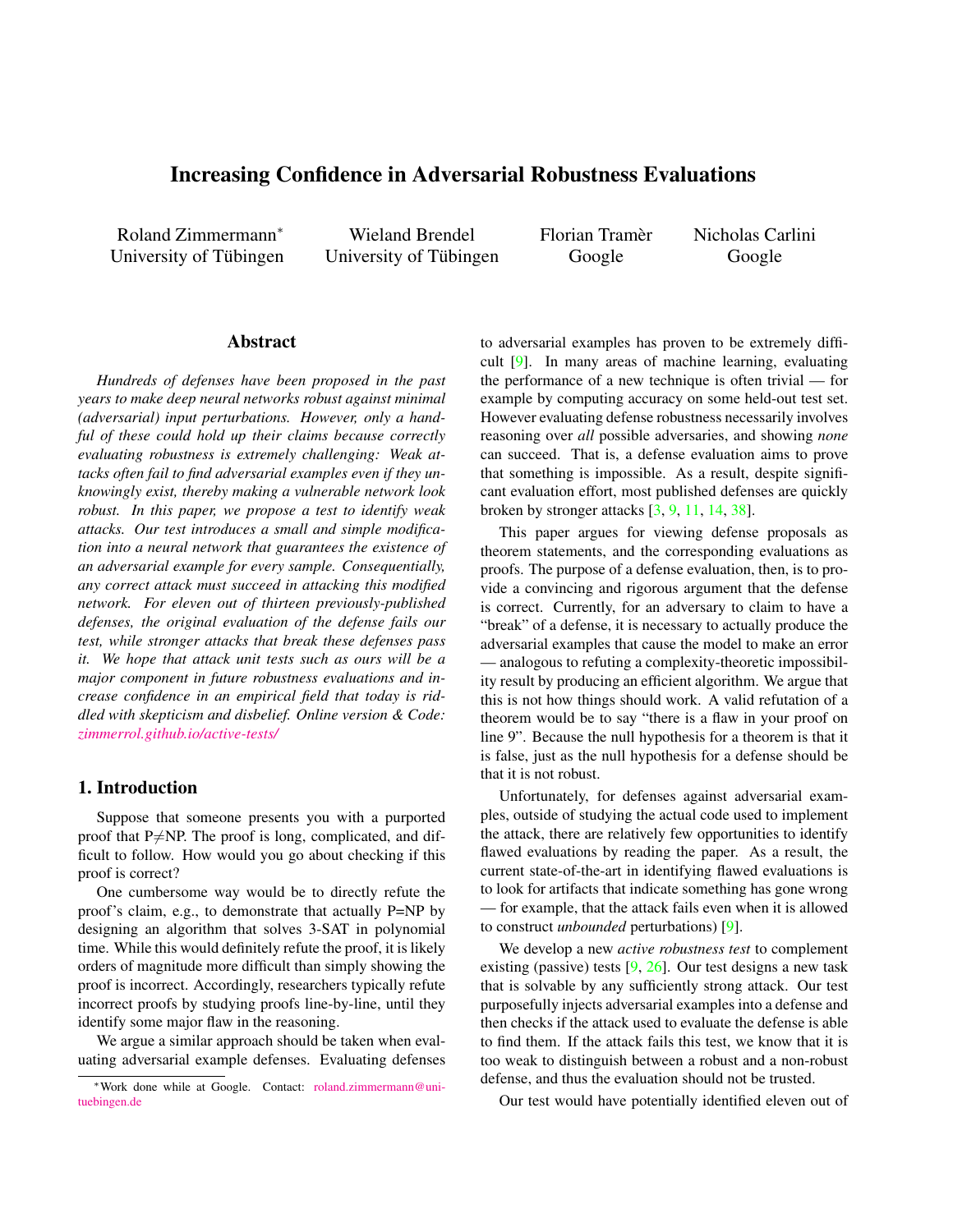<span id="page-1-1"></span><span id="page-1-0"></span>

Figure 1. A: Reasons for seemingly high robustness. There are two reason an attack might not find an adversarial example. Either the classifier is robust or the attack is too weak and it could not find the existing adversarials. In our proposed *Binarization Test* we pose a new binary classification problem based on the original classifier such that adversarial examples always exist. Thus, if the attack does not find an adversarial example it follows that the attack is too weak. B: Setup of the Binarization Test. We construct a binary classification problem around a clean example such that there exists a valid "adversarial" example within the feasible set of the attack's threat model. Based on the original classifier's features, we create a new binary classifier whose robustness can be evaluated with the same evaluation function as used for the original classifier.

thirteen flawed evaluations found in previously-published papers. We hope that our testing methodology can become a standard component of future defense evaluations. To this end, defenses with exceptionally novel or different techniques, training algorithms, or architectures, may need to develop their own tailored version of our active unit test, in order to ensure the correctness of the defense evaluation.

### 2. Background

Adversarial Examples Adversarial examples contain imperceptible perturbations that change the decision of a deep neural network in arbitrary directions [\[4,](#page-6-4) [37\]](#page-7-2). Since they can manipulate the behavior of a model, they are seen as a security concern for machine learning applications. To find adversarial examples for a network one looks for inputs changing the output of the network while being close (under some norm) to the original data sample. There are a number of methods to solve this optimization problem and to attack a network. Adversarial attacks can be divided into white box methods that use gradient information about the model [e.g.,  $6$ , [11,](#page-6-2) [13,](#page-6-6) [14,](#page-6-3) [20\]](#page-6-7), and black box methods that only use the output of the network [e.g., [1,](#page-6-8) [2,](#page-6-9) [5,](#page-6-10) [17,](#page-6-11) [23\]](#page-7-3).

Defenses With an increasing awareness of the risk posed by adversarial examples, a vast number of defenses were proposed to increase adversarial robustness. For example, some defenses rely on additional input pre-processing [e.g., [16\]](#page-6-12), some introduce architectural changes [e.g., [41\]](#page-7-4), and others propose methods for detecting adversarial examples [e.g., [21\]](#page-6-13). However, most of these defenses eventually turned out to be ineffective against stronger attacks after publication [\[3,](#page-6-1) [38\]](#page-7-0). Until now only adversarial training [\[20\]](#page-6-7) and its variants [e.g., [15,](#page-6-14) [27,](#page-7-5) [28\]](#page-7-6) stood the test of time and could not be circumvented. A different approach to defend classifiers against adversarial perturbations are certified defenses which give a theoretical guarantee of the classifier's robustness. Yet, the robustness of these approaches does not yet reach that of adversarial training [\[12,](#page-6-15) [19,](#page-6-16) [40\]](#page-7-7).

Challenges in Evaluating Defenses Properly evaluating the robustness of a model against adversarial examples is non-trivial and there are many potential pitfalls [\[9\]](#page-6-0). The critical issue is that when a defense is shown to be robust to a specific attack, this either means that the model is truly robust, or that the attack is suboptimal (see Figure [1A](#page-1-0)). Possible reasons for an attack to be ineffective are incorrect hyperparameters, or mechanisms in the model that (unintentionally) hinder the attack's optimization process [\[3\]](#page-6-1). Examples include defenses built around non-continuous activation functions [e.g., [41\]](#page-7-4) or relying on vanishing gradients [e.g., [36\]](#page-7-8). To address the former issue, prior work has developed attacks that alleviate the need to manually tune hyperparameters [\[14\]](#page-6-3). But as we will show, these attacks are not guaranteed to work well for any model. While the latter issue can be counteracted by using adaptive attacks [\[38\]](#page-7-0) that are adjusted to a specific model's idiosyncrasies, it remains non-trivial to detect suboptimal attacks in the first place. Previous work suggested guidelines for evaluating the adversarial robustness of a model [\[9\]](#page-6-0) or developed (passive) indicator values hinting at a failed evaluation [\[26\]](#page-7-1). These indicator values are based on metrics tracked during an adversarial attack and check for certain failure cases. Our work goes beyond these indicator values by arguing that researchers should *actively* demonstrate their adversarial attack works and is sufficiently strong, and that their empirical findings can be trusted.

### 3. Active Attack Evaluation Tests

The evaluation of a defense against adversarial attacks becomes more reliable — and the estimated robustness more correct  $\frac{d}{dt}$  if the attack is believed to be sufficiently strong. The strength of an attack is not an absolute value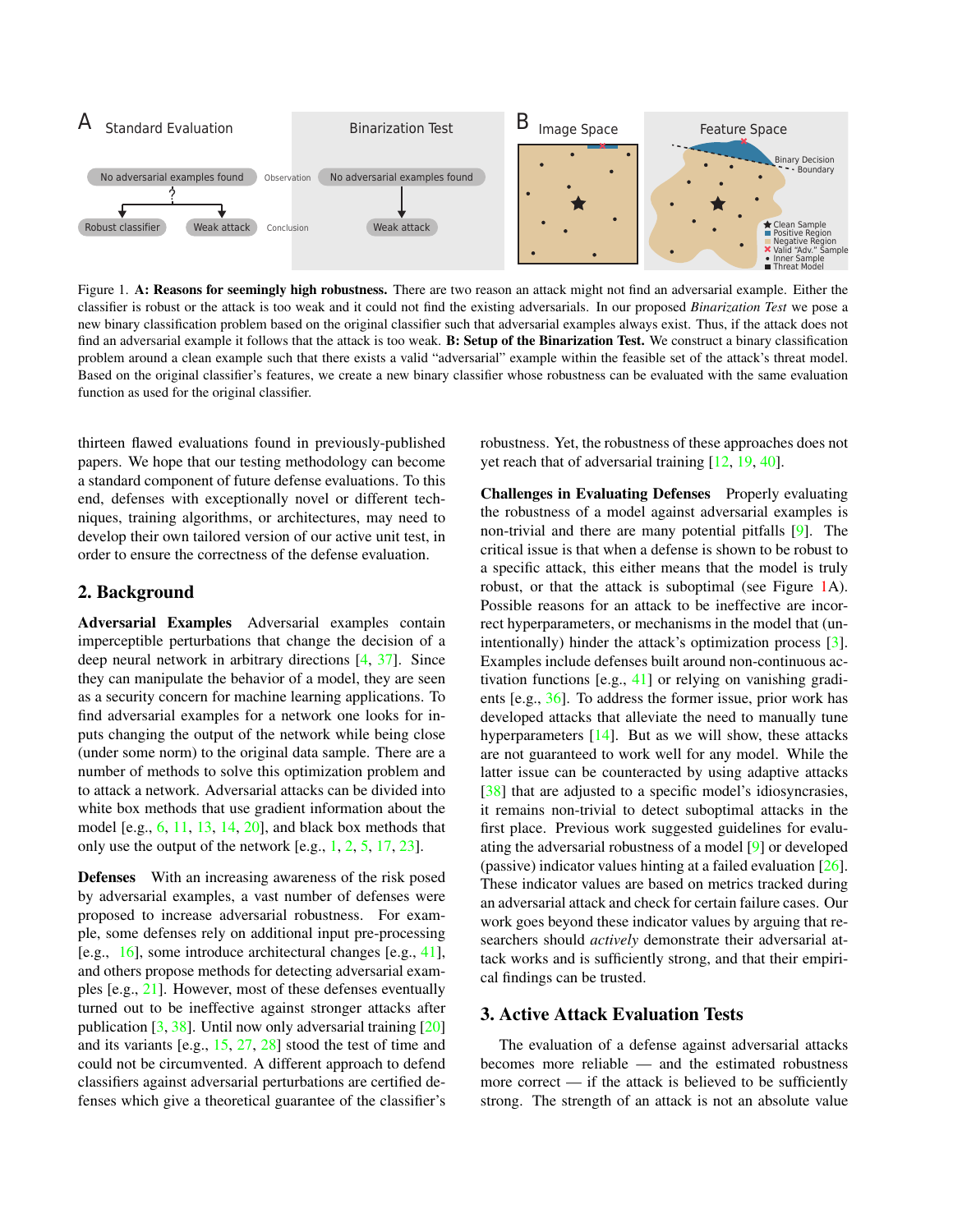<span id="page-2-1"></span>but depends on the defense it is meant to evaluate, as various defense mechanisms hinder specific attacks [\[3\]](#page-6-1). Thus, for a new defense one needs to demonstrate that the attack proposed to evaluate it is appropriate. In this section, we propose a test that measures the adequacy of a defense's evaluation scheme, and is thereby able to warn researchers of potentially unreliable robustness claims.

As stated before, to empirically demonstrate the robustness of a classifier f for some input  $\mathbf{x}_c$  one runs an attack and shows that it fails to find an adversarial example  $\mathbf{x}_{adv}$ within distance  $d(\mathbf{x}_c, \mathbf{x}_{adv}) \leq \epsilon$ . But can one really be sure there are no adversarial examples in the  $\epsilon$  ball if the attack fails? Since the attack cannot give a guarantee for this, there might still be stronger attacks that do find adversarial examples (see Figure [1A](#page-1-0)).

We propose a test that enables researchers to check whether an attack is too weak to support their robustness claims. In our test we craft a new classifier that is as similar as possible to the original, but where we intentionally inject an adversarial example  $x_{adv}$ . Then, we measure the robustness of the new (by definition vulnerable) classifier by running the evaluation method and checking whether an adversarial example is found. If the originally used attack fails to find adversarial examples for the modified classifier, we cannot expect it to properly estimate the robustness of the original classifier either.

<span id="page-2-2"></span>Test for Classifiers with Linear Classification Readouts We begin by describing how to construct the modified vulnerable model for a classifier  $f$  that consists of a feature extractor  $f^*$  followed by a linear classification head. Any standard neural network architecture falls into this category: the feature extractor  $f^*$  is every layer except the last, and the linear classification head is the final logit projection layer. We keep the feature extractor  $f^*$  unchanged to avoid changing the fundamental behavior of the model, but replace the classification readout with a newly trained module. This module is trained on a new, specially constructed dataset. This dataset allows us to reliably create a classifier where by design—there exists at least one adversarial example for each sample. A pseudocode definition of our test is shown in Algorithm [1.](#page-2-0) In detail, for each test sample  $x_c$  our test consists of the following steps:

Initially, we create two collections of input samples which are perturbed versions of  $x_c$ 

$$
\mathcal{X}_{i} := \{ \hat{\mathbf{x}} \mid d(\mathbf{x}_{c}, \hat{\mathbf{x}}) < \xi \cdot \epsilon \land \hat{\mathbf{x}} \neq \mathbf{x}_{c} \} \cup \{ \mathbf{x}_{c} \}_{1, \dots, N_{i}} \text{ and } \mathcal{X}_{b} := \{ \hat{\mathbf{x}} \mid d(\mathbf{x}_{c}, \hat{\mathbf{x}}) = \epsilon \}_{1, \dots, N_{b}},
$$

which are sets of points from the inside and the boundary of the  $\epsilon$ -ball, respectively, with size  $N_i$ ,  $N_b > 0$ . Further,  $\xi \in (0, 1)$  controls the margin between the inner  $\mathcal{X}_i$  and the boundary set  $\mathcal{X}_b$ . Decreasing  $\xi$  effectively increases the gap <span id="page-2-0"></span>Algorithm 1 Binarization Test for classifiers with linear classification readouts

**input:** test samples  $\mathcal{X}_{\text{test}}$ , feature extractor  $f^*$  of original classifier, number of inner/boundary samples  $N_i$  and  $N_{\rm b}$ , distance  $\epsilon$ , sampling functions for data from the inside/boundary of the  $\epsilon$ -ball.

function BINARIZATIONTEST $(f^*, X_{\text{test}}, N_{\text{b}}, N_{\text{i}}, \epsilon)$ attack\_success  $=$   $\parallel$  $rnd_attack_success = []$ for all  $\mathbf{x}_c \in \mathcal{X}_{\text{test}}$  do  $b = \text{CreateBinaryClassifier}(f^*, \mathbf{x}_c, \epsilon)$ # evaluate robustness of binary classifier attack\_success.insert  $(RunAttack(b, x_c))$ rnd\_attack\_success.insert(RunRndAttack( $b, \mathbf{x}_c$ ))  $ASR = Mean(atstack\_successful)$  $RASR = Mean(random_attack_successful)$ return ASR, RASR end function

function CREATEBINARYCLASSIFIER $(f^*,\mathbf{x_c})$ # draw input samples around clean example  $\mathcal{X}_i = \{ \mathbf{x}_c \} \cup \{ \text{SampleInnerPoint}(\mathbf{x}_c, \epsilon) \}_{1,...,N_i}$  $\mathcal{X}_{\mathbf{b}} = \{ \text{SampleBoundaryPoint}(\mathbf{x}_c, \epsilon) \}_{1,...,N_{\mathbf{b}}}$ # get features for images  $\mathcal{F}_i = \{ f^*(\mathbf{x}) \mid \mathbf{x} \in \mathcal{X}_i \}$  $\mathcal{F}_{\mathrm{b}} = \{ f^*(\mathbf{x}) \mid \mathbf{x} \in \mathcal{X}_{\mathrm{b}} \}$ # define labels & create labeled dataset  $\mathcal{D} = \{ (\hat{\mathbf{x}}, 0) | \hat{\mathbf{x}} \in \mathcal{F}_i \} \cup \{ (\hat{\mathbf{x}}, 1) | \hat{\mathbf{x}} \in \mathcal{F}_b \}$ # train linear readout on extracted features  $b = \text{TrainReadout}(\mathcal{D})$ return binary classifier  $b$  based on feature encoder  $f^*$ end function

between inner and boundary points, thus, making it easier to distinguish between the two sets of samples.

Next, for every sample in each of the two sets, obtain the feature representation of the penultimate layer of  $f$ ,

$$
\mathcal{F}_i := \{ f^*(\mathbf{x}) \mid \mathbf{x} \in \mathcal{X}_i \} \text{ and } \mathcal{F}_b := \{ f^*(\mathbf{x}) \mid \mathbf{x} \in \mathcal{X}_b \}
$$

Now, train a linear (binary) discriminator  $g$  that distinguishes samples from  $\mathcal{F}_i$  and  $\mathcal{F}_b$ , i.e., it distinguishes between mildly perturbed images — the interior of the  $\epsilon$ ball — and some more strongly perturbed images — on the boundary of the  $\epsilon$ -ball. To mimic the behavior of the normal classifier's readout as much as possible, we roughly match the value range of the predicted logits. We want to make sure there exists at least one sample within the threat model's  $\epsilon$ -ball that g classifies differently than the original sample. Thus, we need to ensure that  $q$  achieves a perfect accuracy on these two sets. If this is not possible for a sample  $x_c$ , we cannot apply the test and, hence, skip the sample.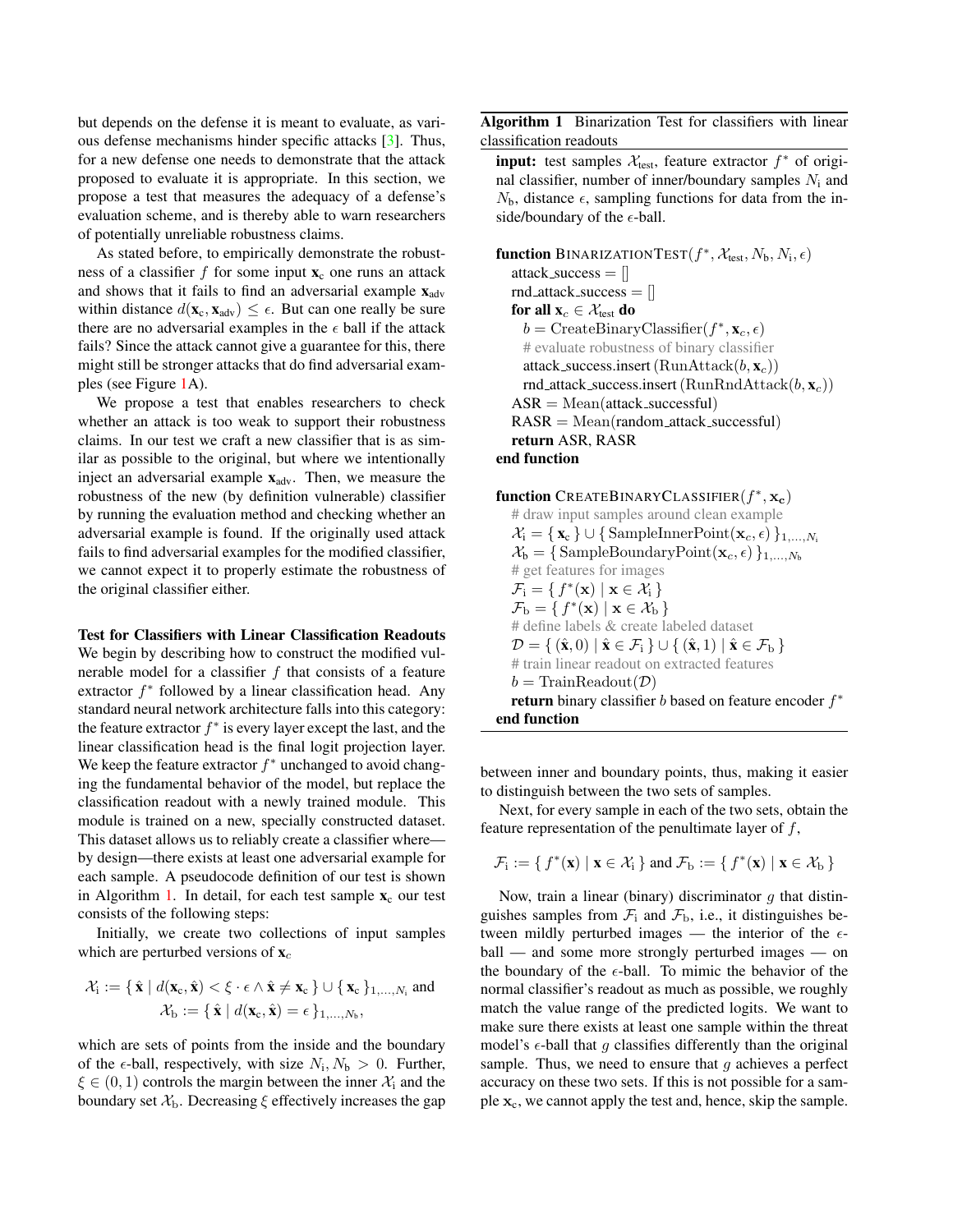<span id="page-3-0"></span>By combining the original classifier's feature extractor  $f^*$  with the binary discriminator g, i.e.  $h = g \circ f^*$ , one gets a new classifier that maps samples to a binary decision. Most importantly, each boundary sample  $\mathcal{X}_b$  acts as an  $\epsilon$ bounded adversarial example  $\mathbf{x}_{adv}$  for the clean sample  $\mathbf{x}_{c}$ .

We are interested in two properties of this classifier  $h$ :

- 1. The efficacy of the used evaluation method/adversarial attack. For this, one uses the original adversarial attack to attack the modified model h for the clean sample  $\mathbf{x}_c$ and records whether an adversarial sample x <sup>∗</sup> within the allowed  $\epsilon$ -ball is found. When calculated and averaged over multiple samples, we call this value the *test score*.
- 2. The difficulty of the test. To assess this, we use a modelagnostic attack, namely a purely randomized one. We attack the modified classifier  $h$  by randomly sampling approximately as many additional data points from within the  $\epsilon$ -ball around the clean sample  $x_c$  as the adversarial attack queries the model, e.g. for an  $N$ -step PGD attack  $[20]$  use N additional random samples. Finally, one tests whether at least one of them turns out to be an adversarial perturbation for  $h$ . By averaging over multiple samples, we get the *random attack success rate* (R-ASR).

Note that if the classifier  $f$  does not use a linear classification readout, one has to modify the test slightly: Instead of using a linear readout for  $g$  one needs to use the same type of mechanism that was used originally. While this modification is conceivable for various mechanisms, e.g. k-nearest neighbors classification [\[35\]](#page-7-9), there might be architectures for which this is not possible, e.g., classification through likelihood estimations based on generative models [\[32,](#page-7-10) [45\]](#page-8-0).

Test for Models Leveraging Detectors Appendix [A](#page-9-0) shows how to adapt this test to detection defenses.

### 4. Evaluation

Our test would have potentially prevented the publication of eleven out of thirteen broken defenses. We apply our binarization test to thirteen defenses and show that it would have identified flaws in nine previously peer-reviewed (and then later broken) and two published (but not yet broken) defenses. All of these defenses assume an  $\ell_{\infty}$  threat model. The specific design choices for the tests adapted to each defense can be found in Appendix [B.](#page-10-0)

Defenses without Detectors We analyze eight defenses which use a classifier with a linear classification readout [\[8,](#page-6-17) [22,](#page-7-11) [25,](#page-7-12) [31,](#page-7-13) [33,](#page-7-14) [41,](#page-7-4) [43,](#page-7-15) [44\]](#page-8-1).

We additionally apply our test to two defenses that do not use a simple linear readout to perform classification. It is straightforward to adapt the binarization test defined in Algorithm [1](#page-2-0) for these classifier architectures. The defense by Verma et al. [\[39\]](#page-7-16) leverages an ensemble of readouts. For our test we therefore also train an ensemble of binary readouts. The classifier of Pang et al. [\[24\]](#page-7-17) learns to map images to pre-defined class-prototype vectors, and then uses nearest neighbour classification. We reflect this in the test by using two of the class prototypes an associate them with the inner and boundary samples, respectively. Then we re-train a linear layer mapping from features to class prototypes.

In fact, we are the first to show that the defense by Sarkar et al. [\[31\]](#page-7-13) is less robust than originally reported, as suggested by the fact that it fails our test. All of the above defenses except those by Sarkar et al. [\[31\]](#page-7-13) were known to be flawed and have been circumvented before.

Defenses with Detectors We investigate three published defenses that aim to detect adversarial perturbations. Following previous work [\[7\]](#page-6-18), we analyze each defense in a setting where it achieves a false positive rate of 5 %. While the detection algorithm proposed by Roth et al. [\[29\]](#page-7-18) runs statistical tests on the classifier's confidence, Shan et al. [\[34\]](#page-7-19) and Yang et al. [\[42\]](#page-7-20) analyze earlier activations of the classifier. The first two defenses have been broken before [\[7,](#page-6-18) [38\]](#page-7-0) while the latter had not been independently re-evaluated.

#### 4.1. Evaluation of Not-previously-broken Defenses

We begin by investigating the two recent and not yet broken defenses. Here, we are interested in seeing whether the original robustness evaluations pass our binarization test. While a positive result would increase confidence in the defenses' claims, a negative outcome would cast doubts.

Sarkar et al. [\[31\]](#page-7-13) The original evaluation of this defense fails our test with a test score of 0.04. This is strong evidence that the attack is weak and thus the robustness claim likely overestimated. Upon investigation, we found a flaw in the original evaluation's code: The statistics of the batch normalization layers are not frozen during evaluation, which changes the behavior of the model during the attack. Properly freezing these layers at inference and increasing the number of PGD steps from 20 to 75 yields a perfect score (1.0) in our binarization test. Moreover, this updated evaluation methodology reduces the robust accuracy to  $\leq 1\%$  down from the originally reported 60.15% and, thus, effectively breaks the defense.

Yang et al. [\[42\]](#page-7-20) For this detector-based defense, we find that the attack used in the original evaluation is agnostic to the detector and only targets the classifier. Consequentially, this attack fails our binarization test with a low score of 0.26. We thus create a new adversarial attack based on PGD that combines two objectives: (1) fool the classifier by maximizing the adversarial loss and (2) stay undetected by matching the features of a non-adversarial sample as much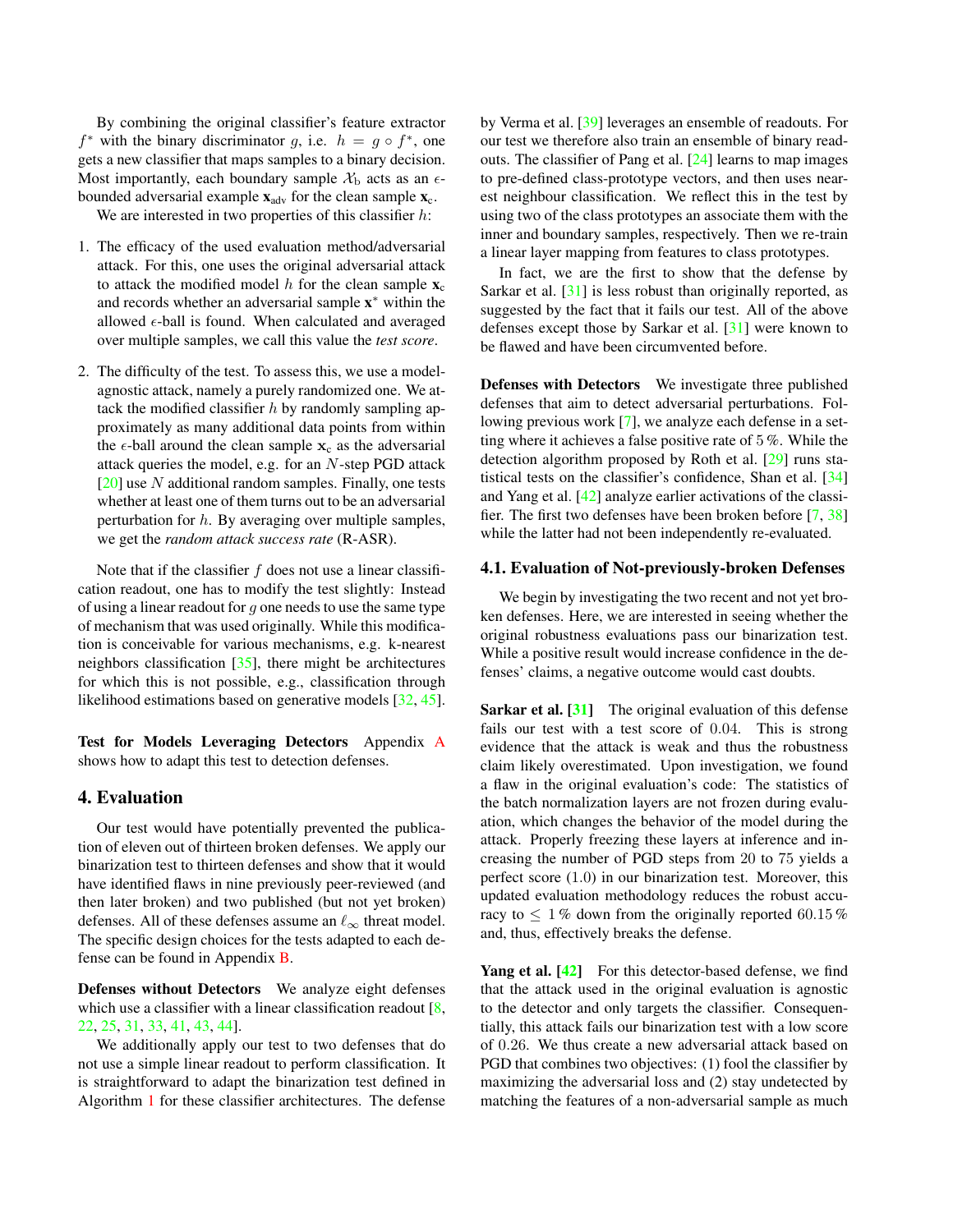<span id="page-4-2"></span><span id="page-4-1"></span>

Figure 2. The binarization test identifies flawed adversarial evaluations. The x-axis shows the score in our proposed binarization test for the original attack (upper) and a subsequent improved attack (lower). We define a threshold of 0.95 that attacks need to achieve to pass our test. Note that for each defense, the improved attack substantially decreases the defense's robust accuracy (by at least 12%). Black markers indicate original attacks that fail the test, as well as improved attacks that pass the test (i.e., true positives and true negatives for our test). Red markers indicate suboptimal original evaluations that still pass our test (false positives). Orange markers indicate re-evaluations that used suboptimal attacks (as shown by our test) that still broke the defense. We discuss these cases in Section [4.2.](#page-4-0) Checks and crosses in the legend indicate passing/failing tests for the original and the re-evaluation, respectively. See Appendix, Figure [4](#page-11-0) for the robust accuracies.

as possible (a feature matching attack  $[30, 38]$  $[30, 38]$  $[30, 38]$ ). This adaptive attack achieves a nearly perfect score of 0.99 in the test and reduces the robust accuracy of the defense from the originally reported 99 % down to  $\leq 12\%$ .

### <span id="page-4-0"></span>4.2. Interpreting Test Results for Weak & Strong Attacks

Since eleven of the considered defenses have already been broken before, and we showed how to break the remaining two, we now have access to both a flawed and a well-working adversarial evaluation method for each defense. This allows us to compare how these attacks perform in terms of both the estimated robust accuracy and the score on the binarization test. We visualize the results in Figure [2.](#page-4-1) For eleven out of the thirteen considered defenses, our proposed test would have flagged their evaluation as insufficient: the original attacks' test performance is substantially below a perfect score. Furthermore, the test scores improve for almost all defenses when replacing the originally used evaluation code with an improved attack.

Explaining the False Positives Our test incorrectly lets two defense evaluations that had bugs pass (see red markers in Figure [2\)](#page-4-1). When investigating these failure cases in more detail we find that the original attack used by Sen et al. [\[33\]](#page-7-14) is not bad or incorrectly implemented per se, but is not used correctly. Namely, the attack generates adversarial examples with respect to the classifier's predicted label, instead of the ground-truth label. As a result, for some misclassified samples the attack actually *corrects* the classifier's mistake! By switching to an attack that correctly targets the groundtruth label, we reduce the robust accuracy drastically.

Unfortunately, our test is not suited for catching such a mistake. Indeed, by design, our test constructs a binary

classifier with 100% accuracy (and thus the classifier's predicted label is always equal to the ground-truth). If we view our proposed test as a *unit test* for an attack, then the type of bug in the above evaluation is akin to an *integration bug*, where the (correct) attack is incorrectly called.

For the defense by Zhang et al.  $[43]$  we notice a high R-ASR value  $(> 0.75)$  that we could not decrease further. We hypothesize that by increasing the number of inner samples  $N_i$  substantially, the test might become hard enough to indicate sub-optimal evaluations for this defense.

Explaining the Suboptimal Re-evaluations There are also four defenses for which the improved attacks still fail our test, even though their test performance is better than for the original attacks. The authors of the improved attack for Pang et al.  $[25]$  note that while this attack already breaks the defense, one could improve the attack further. For the defenses by Mustafa et al.  $[22]$  and Zhang et al.  $[44]$  the improved attacks are not adaptive attacks but part of AutoAttack's attack collection [\[14\]](#page-6-3). Although these attacks were sufficient to drastically reduce the measured robustness of the defenses (see Appendix, Figure [4\)](#page-11-0), they are not guaranteed to be the optimal attacks for these defenses. While the attack [\[7\]](#page-6-18) used for the re-evaluation breaks the defense by Shan et al. [\[34\]](#page-7-19), the imperfect test score hints at an even more potent and yet-to-be-discovered adaptive attack.

#### <span id="page-4-3"></span>4.3. Hardness of the Test

To put the performance that an adversarial attacks achieves in the binarization test into perspective, we quantify the hardness of the test using the prior random attack success rate (R-ASR). Comparing it to the test result of the attack allows us to deduce how effective the attack is in finding adversarial examples for the model in question.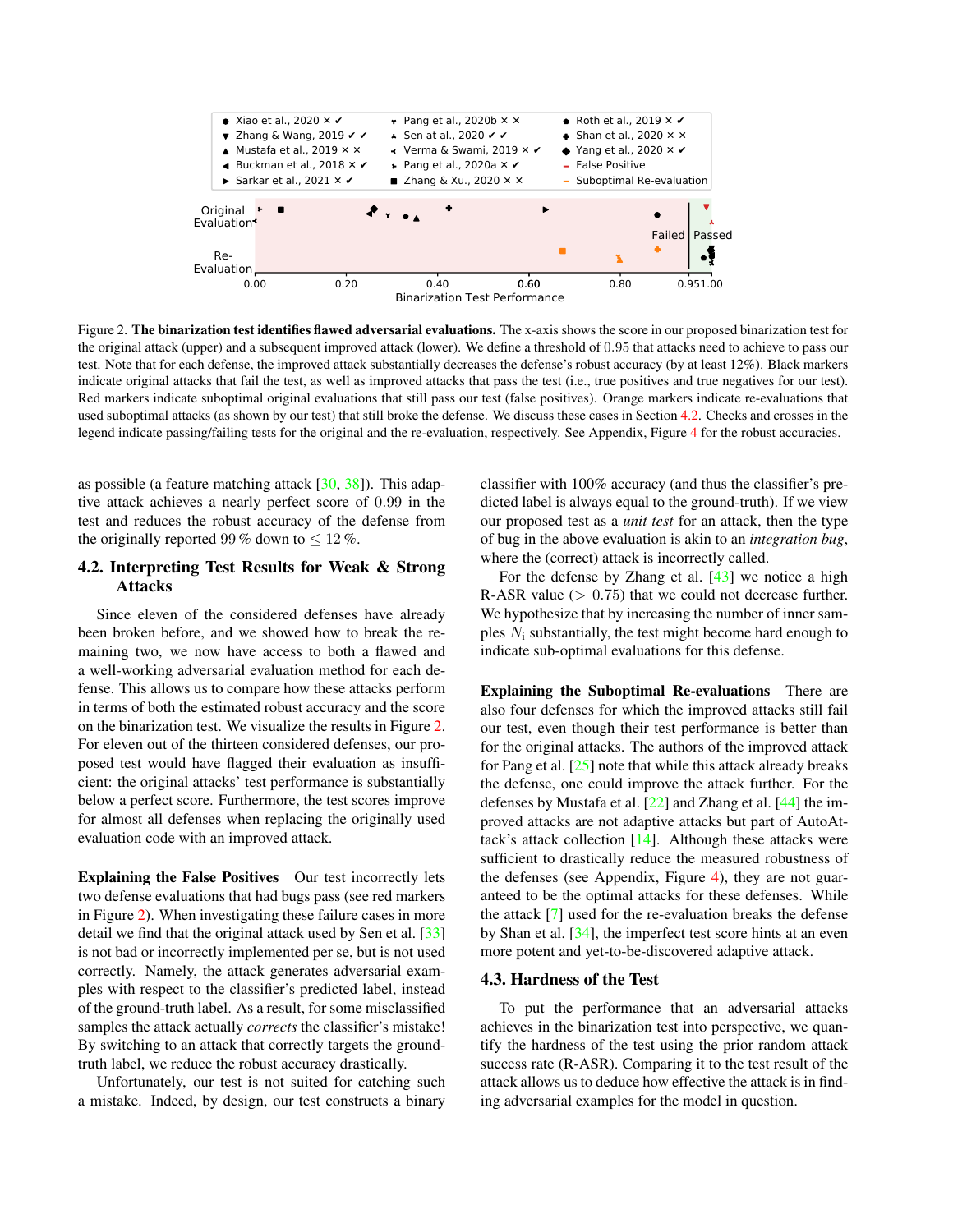<span id="page-5-1"></span><span id="page-5-0"></span>

Test Hardness Measured by Closeness  $\kappa$  of Decision Boundary

Figure 3. Hyperparameters influence test's hardness. For the defense by Mustafa et al. [\[22\]](#page-7-11), we compare the test performance of two sub-optimal attacks, namely the original PGD attack (orange) and AutoPGD (red)  $[14]$ , yielding robust accuracies of 32.32% and 8.16 % with that of the more optimal FAB attack (blue) [\[13\]](#page-6-6) yielding 0.71 %. As one indicator of the test's hardness, we show the ASR of a random attacker (R-ASR, black). Also, the test's hardness is quantified by  $\kappa$  which, in feature space, measures the distance between decision boundary and boundary sample relative to the distance between boundary and closest inner sample.

There are several parameters and design choices relevant for our test that influence its hardness. For one, by increasing  $N_i$  we train the binary discriminator on a larger number of different non-adversarial points which increases robustness of the discriminator and, thus, makes the test harder. Contrary, by increasing  $N<sub>b</sub>$  we plant a larger number of adversarial examples for the discriminator within the  $\epsilon$ -ball, making the test simpler.

Even with a large but finite number of training samples, there is no unique solution for the binary discriminator but instead a set of valid solutions. While all of these classifiers have perfect accuracy on the training set, they differ in how close the decision boundary is placed to the boundary samples.The closer the decision boundary to boundary samples, the smaller the volume of valid adversarials examples and, thus, the harder the test becomes. The effect of the the decision boundary's closeness on the test's hardness is visualized in Figure [3](#page-5-0) for example defense. Here, placing the boundary closer to the boundary samples decreases both the R-ASR as well as the ASR of two sub-optimal attacks while that of a better suited attack stays robustly at 1.0.

On the one hand a test that is too easy has no predictive power about the attack's efficacy (since any attack might trivially pass it), while on the other hand a test that is too challenging might actually underestimate the attack's true performance. Therefore, one needs to tune the test's hardness to a reasonable level. For tweaking the test's hardness we recommend the following procedure: To make sure one does not overestimate (since this is the more dangerous direction) the test performance, start with a configuration that makes the test as hard as possible while still being computationally feasible. Now, decrease the hardness until the adversarial attack in question reaches an (almost) perfect ASR. Note that if there is no configuration that yields this, then the the attack did not pass the test and one should be skeptical of the attack's ability to properly estimate the classifier's robustness. Finally, compare the ASR with the R-ASR: If the ASR is not substantially higher — or is even lower — than the R-ASR, this is strong evidence that the attack performs poorly. If instead the gap is large the attack has passed this necessary test and might be powerful enough to properly estimate the classifier's robustness.

### 5. Discussion & Conclusion

This paper made a case for the need for *active* tests. The goal of an active test is to provide compelling evidence that an attack has sufficient power to evaluate a classifier's robustness. We presented such a test for defenses using linear classification readouts and showed how to adapt this test for different defense mechanisms such as detector-based defenses. The type of test proposed in this work acts as a necessary condition for robustness evaluations, i.e., an attack that fails the test will most likely overestimate the classifier's robustness.

While we have presented a potential test that could help defense authors demonstrate sufficient power of their adversarial evaluation, our tests cannot be comprehensive and apply to every possible defense. For example, all of our tests are primarily designed to work for defenses that use linear classification readout layers. If a defense were to have a different classification layer instead, such as a k-Nearest Neighbor classifier, then the tests we develop would not apply directly and need to be modified accordingly. Consequentially, defense authors should aim to develop their own tests, depending on the particular claims that are made.

As we showed that this type of test would have prevented the publication of thirteen flawed defenses, we are optimistic that active tests can improve the reliability of future publications in the field of adversarial robustness.

### Acknowledgements

We thank Alexey Kurakin for his valuable feedback. The authors thank the International Max Planck Research School for Intelligent Systems (IMPRS-IS) for supporting RSZ. This work was supported by the German Federal Ministry of Education and Research (BMBF): Tübingen AI Center, FKZ: 01IS18039A. WB acknowledges financial support via an Emmy Noether Grant funded by the German Research Foundation (DFG) under grant no. BR 6382/1-1. WB is a member of the Machine Learning Cluster of Excellence, EXC number 2064/1 – Project number 390727645.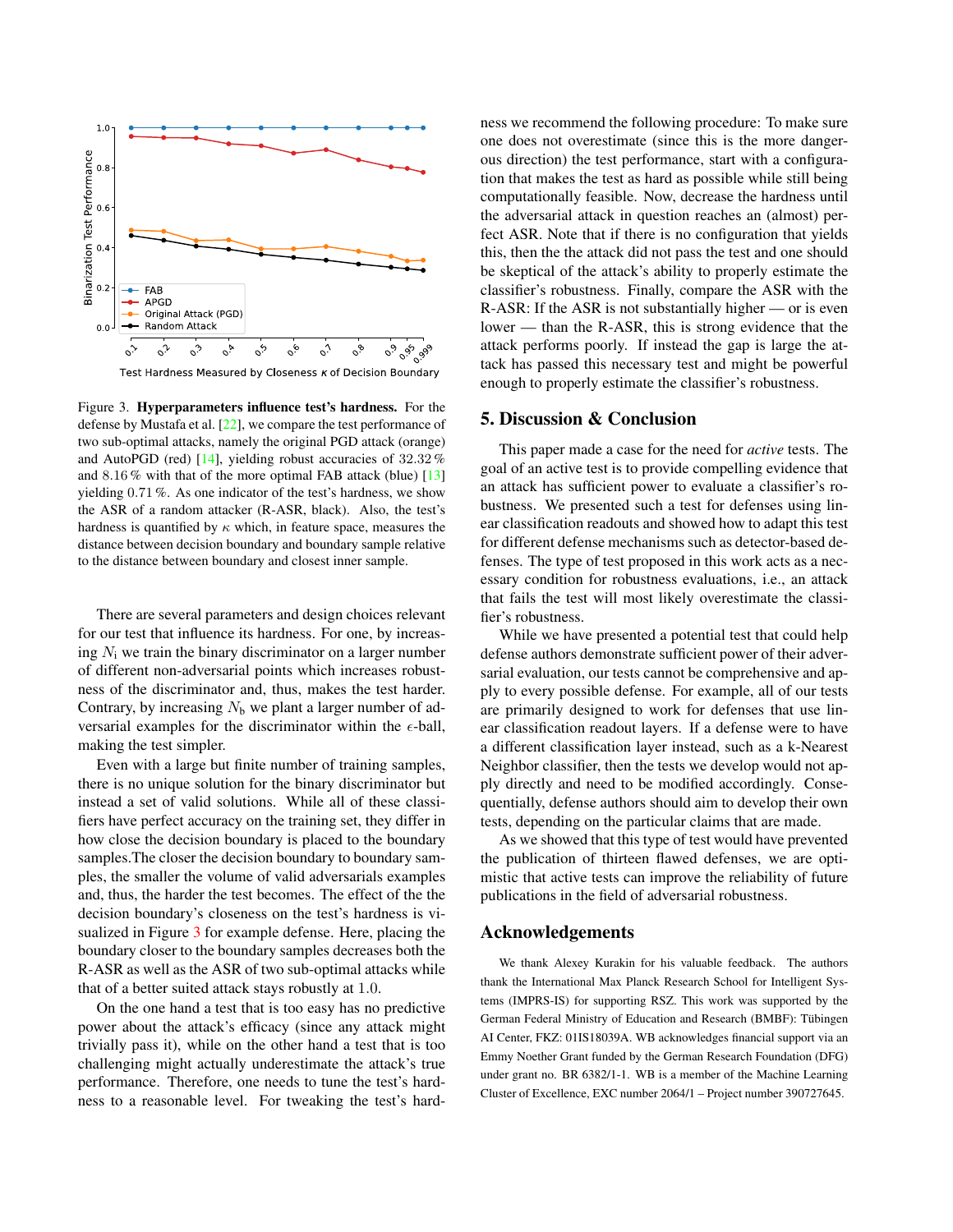### References

- <span id="page-6-8"></span>[1] Moustafa Alzantot, Yash Sharma, Supriyo Chakraborty, Huan Zhang, Cho-Jui Hsieh, and Mani B Srivastava. Genattack: Practical black-box attacks with gradient-free optimization. In *Proceedings of the Genetic and Evolutionary Computation Conference*, pages 1111–1119, 2019. [2](#page-1-1)
- <span id="page-6-9"></span>[2] Maksym Andriushchenko, Francesco Croce, Nicolas Flammarion, and Matthias Hein. Square attack: a query-efficient black-box adversarial attack via random search. In *European Conference on Computer Vision*, pages 484–501. Springer, 2020. [2](#page-1-1)
- <span id="page-6-1"></span>[3] Anish Athalye, Nicholas Carlini, and David A. Wagner. Obfuscated gradients give a false sense of security: Circumventing defenses to adversarial examples. In Jennifer G. Dy and Andreas Krause, editors, *Proceedings of the 35th International Conference on Machine Learning, ICML 2018, Stockholmsmassan, Stockholm, Sweden, July 10-15, 2018 ¨* , volume 80 of *Proceedings of Machine Learning Research*, pages 274–283. PMLR, 2018. [1,](#page-0-0) [2,](#page-1-1) [3](#page-2-1)
- <span id="page-6-4"></span>[4] Battista Biggio, Igino Corona, Davide Maiorca, Blaine Nelson, Nedim Šrndić, Pavel Laskov, Giorgio Giacinto, and Fabio Roli. Evasion attacks against machine learning at test time. In *Joint European conference on machine learning and knowledge discovery in databases*, pages 387–402. Springer, 2013. [2](#page-1-1)
- <span id="page-6-10"></span>[5] Wieland Brendel, Jonas Rauber, and Matthias Bethge. Decision-based adversarial attacks: Reliable attacks against black-box machine learning models. In *6th International Conference on Learning Representations, ICLR 2018, Vancouver, BC, Canada, April 30 - May 3, 2018, Conference Track Proceedings*. OpenReview.net, 2018. [2](#page-1-1)
- <span id="page-6-5"></span>[6] Wieland Brendel, Jonas Rauber, Matthias Kümmerer, Ivan Ustyuzhaninov, and Matthias Bethge. Accurate, reliable and fast robustness evaluation. In Hanna M. Wallach, Hugo Larochelle, Alina Beygelzimer, Florence d'Alché-Buc, Emily B. Fox, and Roman Garnett, editors, *Advances in Neural Information Processing Systems 32: Annual Conference on Neural Information Processing Systems 2019, NeurIPS 2019, December 8-14, 2019, Vancouver, BC, Canada*, pages 12841–12851, 2019. [2](#page-1-1)
- <span id="page-6-18"></span>[7] Oliver Bryniarski, Nabeel Hingun, Pedro Pachuca, Vincent Wang, and Nicholas Carlini. Evading adversarial example detection defenses with orthogonal projected gradient descent. *arXiv preprint arXiv:2106.15023*, 2021. [4,](#page-3-0) [5](#page-4-2)
- <span id="page-6-17"></span>[8] Jacob Buckman, Aurko Roy, Colin Raffel, and Ian J. Goodfellow. Thermometer encoding: One hot way to resist adversarial examples. In *6th International Conference on Learning Representations, ICLR 2018, Vancouver, BC, Canada, April 30 - May 3, 2018, Conference Track Proceedings*. OpenReview.net, 2018. [4](#page-3-0)
- <span id="page-6-0"></span>[9] Nicholas Carlini, Anish Athalye, Nicolas Papernot, Wieland Brendel, Jonas Rauber, Dimitris Tsipras, Ian Goodfellow, Aleksander Madry, and Alexey Kurakin. On evaluating adversarial robustness. *ArXiv preprint*, abs/1902.06705, 2019. [1,](#page-0-0) [2](#page-1-1)
- <span id="page-6-19"></span>[10] Nicholas Carlini and David Wagner. Adversarial examples are not easily detected: Bypassing ten detection methods. In *Proceedings of the 10th ACM workshop on artificial intelli-*

*gence and security*, pages 3–14, 2017. [11](#page-10-1)

- <span id="page-6-2"></span>[11] Nicholas Carlini and David Wagner. Towards evaluating the robustness of neural networks. In *2017 ieee symposium on security and privacy (sp)*, pages 39–57. IEEE, 2017. [1,](#page-0-0) [2](#page-1-1)
- <span id="page-6-15"></span>[12] Jeremy M. Cohen, Elan Rosenfeld, and J. Zico Kolter. Certified adversarial robustness via randomized smoothing. In Kamalika Chaudhuri and Ruslan Salakhutdinov, editors, *Proceedings of the 36th International Conference on Machine Learning, ICML 2019, 9-15 June 2019, Long Beach, California, USA*, volume 97 of *Proceedings of Machine Learning Research*, pages 1310–1320. PMLR, 2019. [2](#page-1-1)
- <span id="page-6-6"></span>[13] Francesco Croce and Matthias Hein. Minimally distorted adversarial examples with a fast adaptive boundary attack. In *Proceedings of the 37th International Conference on Machine Learning, ICML 2020, 13-18 July 2020, Virtual Event*, volume 119 of *Proceedings of Machine Learning Research*, pages 2196–2205. PMLR, 2020. [2,](#page-1-1) [6](#page-5-1)
- <span id="page-6-3"></span>[14] Francesco Croce and Matthias Hein. Reliable evaluation of adversarial robustness with an ensemble of diverse parameter-free attacks. In *Proceedings of the 37th International Conference on Machine Learning, ICML 2020, 13-18 July 2020, Virtual Event*, volume 119 of *Proceedings of Machine Learning Research*, pages 2206–2216. PMLR, 2020. [1,](#page-0-0) [2,](#page-1-1) [5,](#page-4-2) [6](#page-5-1)
- <span id="page-6-14"></span>[15] Sven Gowal, Sylvestre-Alvise Rebuffi, Olivia Wiles, Florian Stimberg, Dan Andrei Calian, and Timothy A Mann. Improving robustness using generated data. *Advances in Neural Information Processing Systems*, 34, 2021. [2](#page-1-1)
- <span id="page-6-12"></span>[16] Chuan Guo, Mayank Rana, Moustapha Cissé, and Laurens van der Maaten. Countering adversarial images using input transformations. In *6th International Conference on Learning Representations, ICLR 2018, Vancouver, BC, Canada, April 30 - May 3, 2018, Conference Track Proceedings*. OpenReview.net, 2018. [2](#page-1-1)
- <span id="page-6-11"></span>[17] Andrew Ilyas, Logan Engstrom, Anish Athalye, and Jessy Lin. Black-box adversarial attacks with limited queries and information. In Jennifer G. Dy and Andreas Krause, editors, *Proceedings of the 35th International Conference on Machine Learning, ICML 2018, Stockholmsmassan, Stock- ¨ holm, Sweden, July 10-15, 2018*, volume 80 of *Proceedings of Machine Learning Research*, pages 2142–2151. PMLR, 2018. [2](#page-1-1)
- <span id="page-6-20"></span>[18] Alex Krizhevsky, Geoffrey Hinton, et al. Learning multiple layers of features from tiny images. 2009. [11](#page-10-1)
- <span id="page-6-16"></span>[19] Mathias Lecuyer, Vaggelis Atlidakis, Roxana Geambasu, Daniel Hsu, and Suman Jana. Certified robustness to adversarial examples with differential privacy. In *2019 IEEE Symposium on Security and Privacy (SP)*, pages 656–672. IEEE, 2019. [2](#page-1-1)
- <span id="page-6-7"></span>[20] Aleksander Madry, Aleksandar Makelov, Ludwig Schmidt, Dimitris Tsipras, and Adrian Vladu. Towards deep learning models resistant to adversarial attacks. In *6th International Conference on Learning Representations, ICLR 2018, Vancouver, BC, Canada, April 30 - May 3, 2018, Conference Track Proceedings*. OpenReview.net, 2018. [2,](#page-1-1) [4](#page-3-0)
- <span id="page-6-13"></span>[21] Jan Hendrik Metzen, Tim Genewein, Volker Fischer, and Bastian Bischoff. On detecting adversarial perturbations. In *5th International Conference on Learning Representations, ICLR 2017, Toulon, France, April 24-26, 2017, Conference*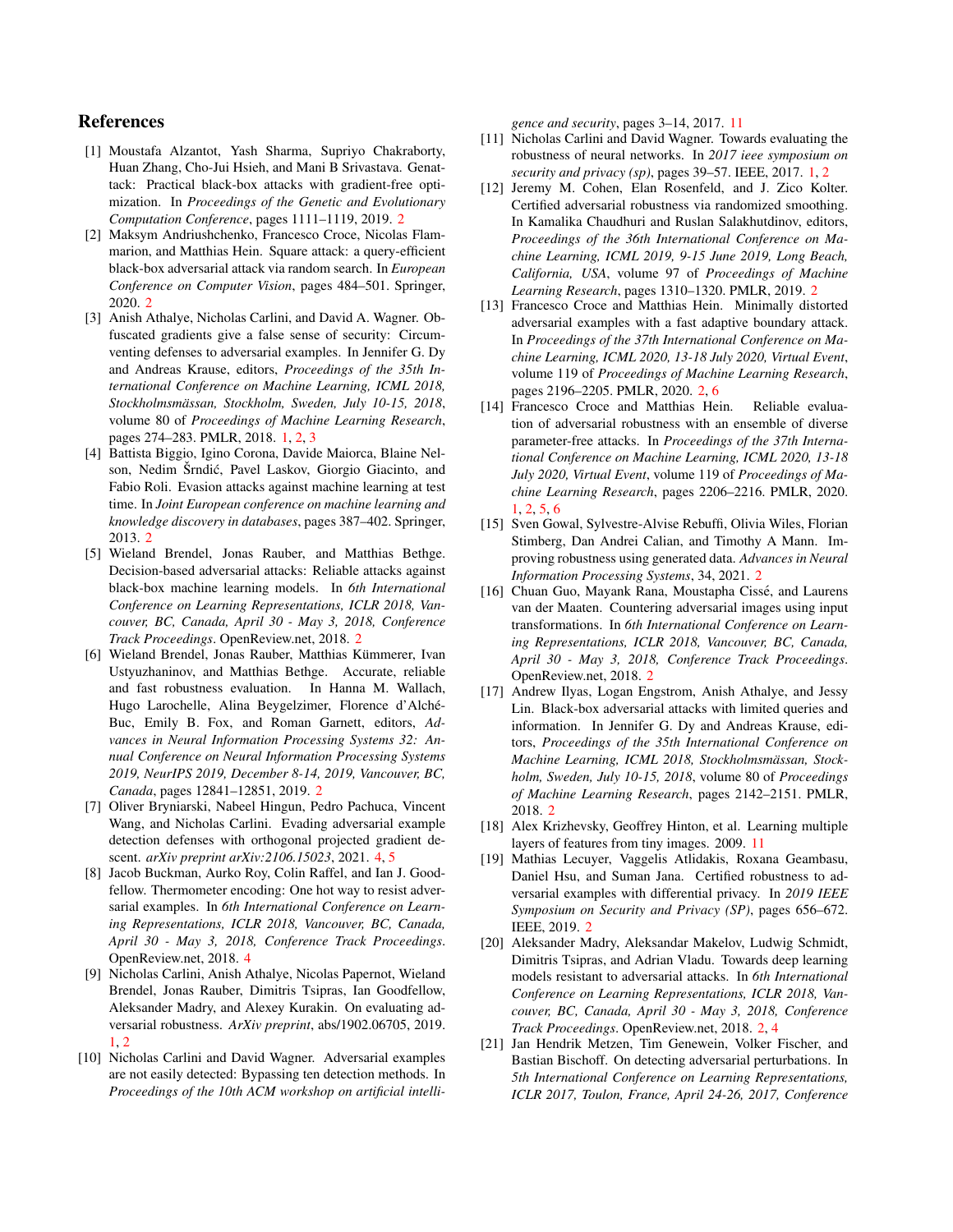*Track Proceedings*. OpenReview.net, 2017. [2,](#page-1-1) [10](#page-9-1)

- <span id="page-7-11"></span>[22] Aamir Mustafa, Salman H. Khan, Munawar Hayat, Roland Goecke, Jianbing Shen, and Ling Shao. Adversarial defense by restricting the hidden space of deep neural networks. In *2019 IEEE/CVF International Conference on Computer Vision, ICCV 2019, Seoul, Korea (South), October 27 - November 2, 2019*, pages 3384–3393. IEEE, 2019. [4,](#page-3-0) [5,](#page-4-2) [6](#page-5-1)
- <span id="page-7-3"></span>[23] Nina Narodytska and Shiva Prasad Kasiviswanathan. Simple black-box adversarial attacks on deep neural networks. In *CVPR Workshops*, volume 2, 2017. [2](#page-1-1)
- <span id="page-7-17"></span>[24] Tianyu Pang, Kun Xu, Yinpeng Dong, Chao Du, Ning Chen, and Jun Zhu. Rethinking softmax cross-entropy loss for adversarial robustness. In *8th International Conference on Learning Representations, ICLR 2020, Addis Ababa, Ethiopia, April 26-30, 2020*. OpenReview.net, 2020. [4](#page-3-0)
- <span id="page-7-12"></span>[25] Tianyu Pang, Kun Xu, and Jun Zhu. Mixup inference: Better exploiting mixup to defend adversarial attacks. In *8th International Conference on Learning Representations, ICLR 2020, Addis Ababa, Ethiopia, April 26-30, 2020*. OpenReview.net, 2020. [4,](#page-3-0) [5](#page-4-2)
- <span id="page-7-1"></span>[26] Maura Pintor, Luca Demetrio, Angelo Sotgiu, Giovanni Manca, Ambra Demontis, Nicholas Carlini, Battista Biggio, and Fabio Roli. Indicators of attack failure: Debugging and improving optimization of adversarial examples. *ArXiv preprint*, abs/2106.09947, 2021. [1,](#page-0-0) [2](#page-1-1)
- <span id="page-7-5"></span>[27] Rahul Rade and Seyed-Mohsen Moosavi-Dezfooli. Helperbased adversarial training: Reducing excessive margin to achieve a better accuracy vs. robustness trade-off. In *ICML 2021 Workshop on Adversarial Machine Learning*, 2021. [2](#page-1-1)
- <span id="page-7-6"></span>[28] Sylvestre-Alvise Rebuffi, Sven Gowal, Dan Andrei Calian, Florian Stimberg, Olivia Wiles, and Timothy A Mann. Data augmentation can improve robustness. *Advances in Neural Information Processing Systems*, 34, 2021. [2](#page-1-1)
- <span id="page-7-18"></span>[29] Kevin Roth, Yannic Kilcher, and Thomas Hofmann. The odds are odd: A statistical test for detecting adversarial examples. In Kamalika Chaudhuri and Ruslan Salakhutdinov, editors, *Proceedings of the 36th International Conference on Machine Learning, ICML 2019, 9-15 June 2019, Long Beach, California, USA*, volume 97 of *Proceedings of Machine Learning Research*, pages 5498–5507. PMLR, 2019. [4](#page-3-0)
- <span id="page-7-21"></span>[30] Sara Sabour, Yanshuai Cao, Fartash Faghri, and David J. Fleet. Adversarial manipulation of deep representations. In Yoshua Bengio and Yann LeCun, editors, *4th International Conference on Learning Representations, ICLR 2016, San Juan, Puerto Rico, May 2-4, 2016, Conference Track Proceedings*, 2016. [5,](#page-4-2) [10](#page-9-1)
- <span id="page-7-13"></span>[31] Anindya Sarkar, Anirban Sarkar, Sowrya Gali, and Vineeth N Balasubramanian. Get fooled for the right reason: Improving adversarial robustness through a teacherguided curriculum learning approach. *ArXiv preprint*, abs/2111.00295, 2021. [4](#page-3-0)
- <span id="page-7-10"></span>[32] Lukas Schott, Jonas Rauber, Matthias Bethge, and Wieland Brendel. Towards the first adversarially robust neural network model on mnist. In *International Conference on Learning Representations*, 2018. [4](#page-3-0)
- <span id="page-7-14"></span>[33] Sanchari Sen, Balaraman Ravindran, and Anand Raghunathan. EMPIR: ensembles of mixed precision deep networks for increased robustness against adversarial attacks.

In *8th International Conference on Learning Representations, ICLR 2020, Addis Ababa, Ethiopia, April 26-30, 2020*. OpenReview.net, 2020. [4,](#page-3-0) [5](#page-4-2)

- <span id="page-7-19"></span>[34] Shawn Shan, Emily Wenger, Bolun Wang, Bo Li, Haitao Zheng, and Ben Y Zhao. Gotta catch'em all: Using honeypots to catch adversarial attacks on neural networks. In *Proceedings of the 2020 ACM SIGSAC Conference on Computer and Communications Security*, pages 67–83, 2020. [4,](#page-3-0) [5,](#page-4-2) [11](#page-10-1)
- <span id="page-7-9"></span>[35] Chawin Sitawarin and David Wagner. Defending against adversarial examples with k-nearest neighbor. *arXiv preprint arXiv:1906.09525*, 2019. [4](#page-3-0)
- <span id="page-7-8"></span>[36] Yang Song, Taesup Kim, Sebastian Nowozin, Stefano Ermon, and Nate Kushman. Pixeldefend: Leveraging generative models to understand and defend against adversarial examples. In *6th International Conference on Learning Representations, ICLR 2018, Vancouver, BC, Canada, April 30 - May 3, 2018, Conference Track Proceedings*. OpenReview.net, 2018. [2](#page-1-1)
- <span id="page-7-2"></span>[37] Christian Szegedy, Wojciech Zaremba, Ilya Sutskever, Joan Bruna, Dumitru Erhan, Ian J. Goodfellow, and Rob Fergus. Intriguing properties of neural networks. In Yoshua Bengio and Yann LeCun, editors, *2nd International Conference on Learning Representations, ICLR 2014, Banff, AB, Canada, April 14-16, 2014, Conference Track Proceedings*, 2014. [2](#page-1-1)
- <span id="page-7-0"></span>[38] Florian Tramer, Nicholas Carlini, Wieland Brendel, and Aleksander Madry. On adaptive attacks to adversarial example defenses. *Advances in Neural Information Processing Systems*, 33, 2020. [1,](#page-0-0) [2,](#page-1-1) [4,](#page-3-0) [5](#page-4-2)
- <span id="page-7-16"></span>[39] Gunjan Verma and Ananthram Swami. Error correcting output codes improve probability estimation and adversarial robustness of deep neural networks. In Hanna M. Wallach, Hugo Larochelle, Alina Beygelzimer, Florence d'Alché-Buc, Emily B. Fox, and Roman Garnett, editors, *Advances in Neural Information Processing Systems 32: Annual Conference on Neural Information Processing Systems 2019, NeurIPS 2019, December 8-14, 2019, Vancouver, BC, Canada*, pages 8643–8653, 2019. [4](#page-3-0)
- <span id="page-7-7"></span>[40] Eric Wong and J. Zico Kolter. Provable defenses against adversarial examples via the convex outer adversarial polytope. In Jennifer G. Dy and Andreas Krause, editors, *Proceedings of the 35th International Conference on Machine Learning, ICML 2018, Stockholmsmassan, Stockholm, Swe- ¨ den, July 10-15, 2018*, volume 80 of *Proceedings of Machine Learning Research*, pages 5283–5292. PMLR, 2018. [2](#page-1-1)
- <span id="page-7-4"></span>[41] Chang Xiao, Peilin Zhong, and Changxi Zheng. Enhancing adversarial defense by k-winners-take-all. In *8th International Conference on Learning Representations, ICLR 2020, Addis Ababa, Ethiopia, April 26-30, 2020*. OpenReview.net, 2020. [2,](#page-1-1) [4](#page-3-0)
- <span id="page-7-20"></span>[42] Puyudi Yang, Jianbo Chen, Cho-Jui Hsieh, Jane-Ling Wang, and Michael Jordan. Ml-loo: Detecting adversarial examples with feature attribution. In *Proceedings of the AAAI Conference on Artificial Intelligence*, volume 34, pages 6639–6647, 2020. [4](#page-3-0)
- <span id="page-7-15"></span>[43] Haichao Zhang and Jianyu Wang. Defense against adversarial attacks using feature scattering-based adversarial training. In Hanna M. Wallach, Hugo Larochelle, Alina Beygelzimer, Florence d'Alché-Buc, Emily B. Fox, and Roman Garnett,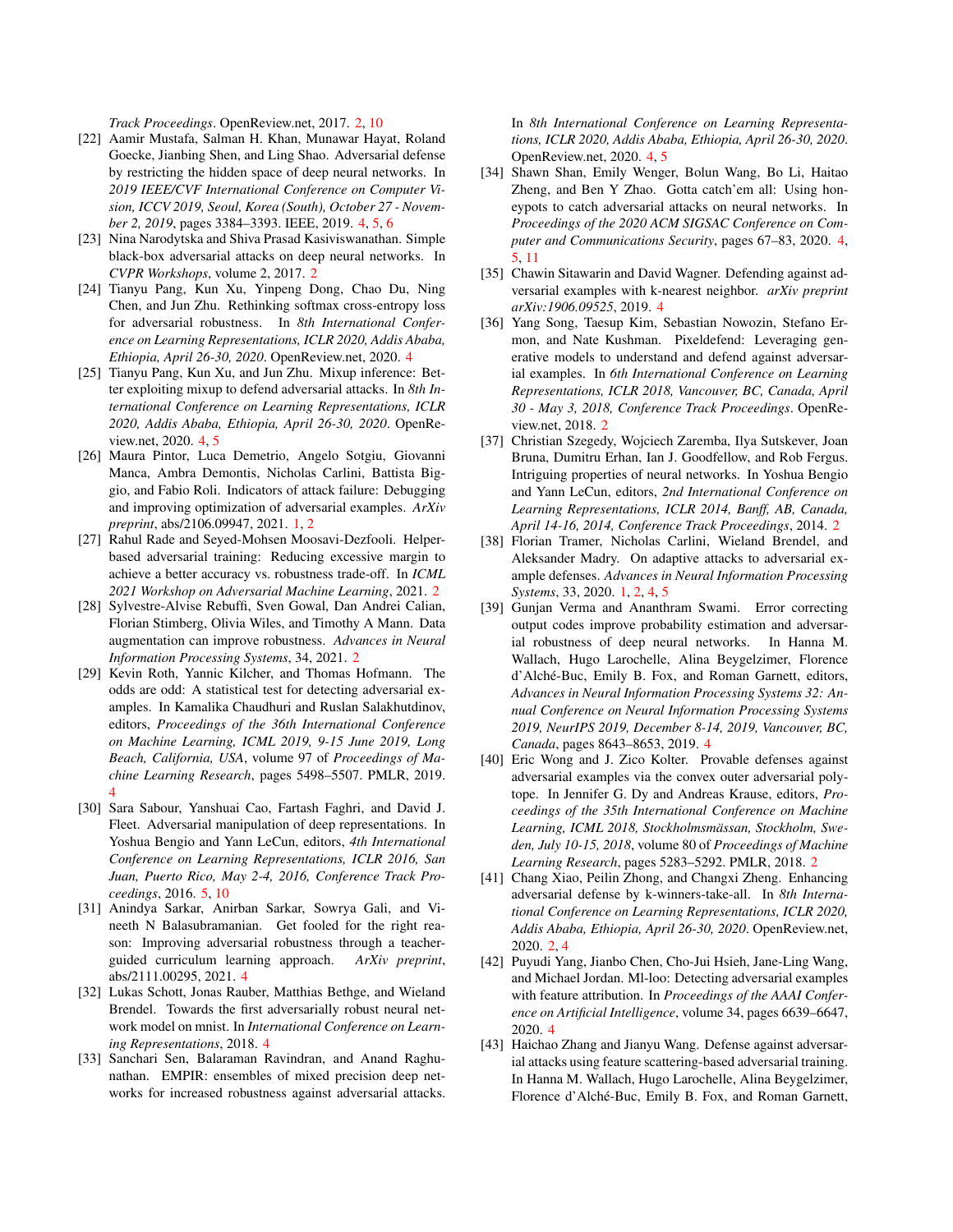editors, *Advances in Neural Information Processing Systems 32: Annual Conference on Neural Information Processing Systems 2019, NeurIPS 2019, December 8-14, 2019, Vancouver, BC, Canada*, pages 1829–1839, 2019. [4,](#page-3-0) [5,](#page-4-2) [11](#page-10-1)

- <span id="page-8-1"></span>[44] Haichao Zhang and Wei Xu. Adversarial interpolation training: A simple approach for improving model robustness, 2020. [4,](#page-3-0) [5,](#page-4-2) [11](#page-10-1)
- <span id="page-8-0"></span>[45] Roland S Zimmermann, Lukas Schott, Yang Song, Benjamin A Dunn, and David A Klindt. Score-based generative classifiers. *arXiv preprint arXiv:2110.00473*, 2021. [4](#page-3-0)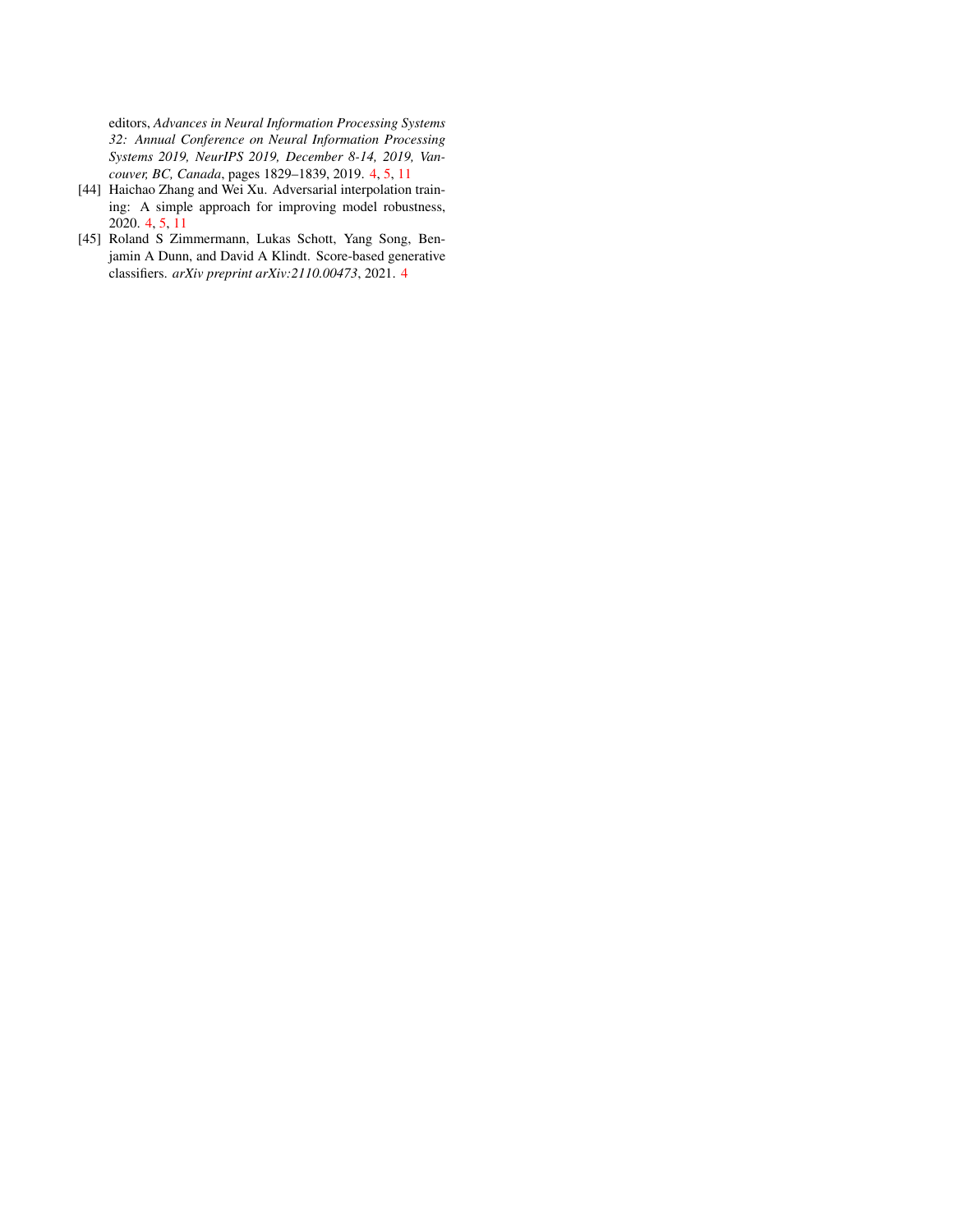### <span id="page-9-1"></span><span id="page-9-0"></span>A. Tests for Models Leveraging Detectors

A test similar to the one presented in Section [3](#page-2-2) can also be used to validate the evaluation of detection defenses. These use an additional algorithm that detects and rejects adversarial examples [\[21\]](#page-6-13). As earlier, we assume that the classifier can be divided into a feature encoder and linear readout.

We define two tests (a "normal" and "inverted" test). Any reliable evaluation method must pass both. A pseudocode definition of the proposed tests is given as Algorithm [2.](#page-9-2)

Normal Test Adversarial examples for a detection defense need to change the classifier's output while remaining undetected. Thus, we need to change the construction of the binary classifier slightly. Namely, we modify the set  $\mathcal{X}_b$ such that none of these samples gets rejected by the detector - in practice, we enforce this using rejection sampling, by redrawing boundary points until we find one that is undetected. Note, that we make no modifications to the detector, since this might require non-trivial optimization of the detector's parameters. Some adversarial attacks (e.g., feature matching [\[30\]](#page-7-21)) for detector defenses assume access to reference data samples that belong to a different class but are not

<span id="page-9-2"></span>

| Algorithm 2 Binarization Test for classifiers with a linear classification readout and a detector |  |  |  |  |  |  |  |  |  |
|---------------------------------------------------------------------------------------------------|--|--|--|--|--|--|--|--|--|
|---------------------------------------------------------------------------------------------------|--|--|--|--|--|--|--|--|--|

**input:** test samples  $X_{test}$ , feature extractor  $f^*$  of original classifier, adversarial detector  $d(\cdot)$  returning 1 for detected samples and 0 otherwise, number of inner/boundary/reference samples  $N_i/N_b/N_r$ , distance  $\epsilon$ , sampling functions for data from the inside/boundary of the  $\epsilon$ -ball, relative distance (in terms of  $\epsilon$ ) of positive and reference samples  $\eta > 1$ .

```
function BINARIZATIONTEST(f^*, d, \mathcal{X}_{\text{test}}, N_{\text{b}}, N_{\text{i}}, N_{\text{r}}, \epsilon, \eta)attack_success = []
   rnd_attack_success = []for all \mathbf{x}_c \in \mathcal{X}_{\text{test}} do
       b, \mathcal{X}_{r} = CreateBinaryClassifier(f^*, \mathbf{x}_c, \epsilon)# evaluate robustness of binary classifier
      attack_success.insert (RunAttack(b, d, \mathbf{x}_c, \mathcal{X}_r))
      rnd_attack_success.insert(RunRndAttack(b, d, \mathbf{x}_c))
    ASR = Mean(atstack_succeed)RASR = Mean(random\_attack\_successful)return ASR, RASR
end function
function InvertedBinarizationTest(f^*, d, \mathcal{X}_{\text{test}}, N_{\text{b}}, N_{\text{i}}, N_{\text{r}}, \epsilon, \eta)# \neg d denotes the negated/inverted detector
    return BinarizationTest(f^*, ¬d, \mathcal{X}_{test}, N_p, N_n, \epsilon, \eta)
end function
function CREATEBINARYCLASSIFIER(f^*, \mathbf{x_c}, d)# draw input samples around clean example
   \mathcal{X}_i = \{ \mathbf{x}_c \} \cup \{ \text{SampleInnerPoint}(\mathbf{x}_c, \epsilon) \}_{1, \ldots, N_i}\mathcal{X}_{\mathbf{b}} = \{\text{SampleBoundaryPoint}(\mathbf{x}_c, \epsilon), d(z) = 1\}_{1,\ldots,N_{\mathbf{b}}}# get positive samples outside the \epsilon-ball, e.g., as a reference for logit matching attacks
   \mathcal{X}_{r} = \{ \text{SampleBoundaryPoint}(\mathbf{x}_{c}, \eta \epsilon), d(z) = 1 \}_{1,...,N_{r}}# get features for images
    \mathcal{F}_i = \{ f^*(\mathbf{x}) \mid \mathbf{x} \in \mathcal{X}_i \}\mathcal{F}_{\mathrm{b}} = \{ f^*(\mathbf{x}) \mid \mathbf{x} \in \mathcal{X}_{\mathrm{b}} \}\mathcal{F}_{r} = \{ f^{*}(\mathbf{x}) \mid \mathbf{x} \in \mathcal{X}_{r} \}
```
 $\mathcal{D} = \{ \, (\hat{\mathbf{x}},0) \mid \hat{\mathbf{x}} \in \mathcal{F}_i \, \} \cup \{ \, (\hat{\mathbf{x}},1) \mid \hat{\mathbf{x}} \in \mathcal{F}_b \, \} \cup \{ \, (\hat{\mathbf{x}},1) \mid \hat{\mathbf{x}} \in \mathcal{F}_r \, \}$ 

**return** binary classifier *b* based on feature encoder  $f^*$  and reference samples  $\mathcal{X}_r$ 

# define labels & create labeled dataset

 $b = \text{TrainReadout}(\mathcal{D})$ 

end function

# train linear readout on extracted features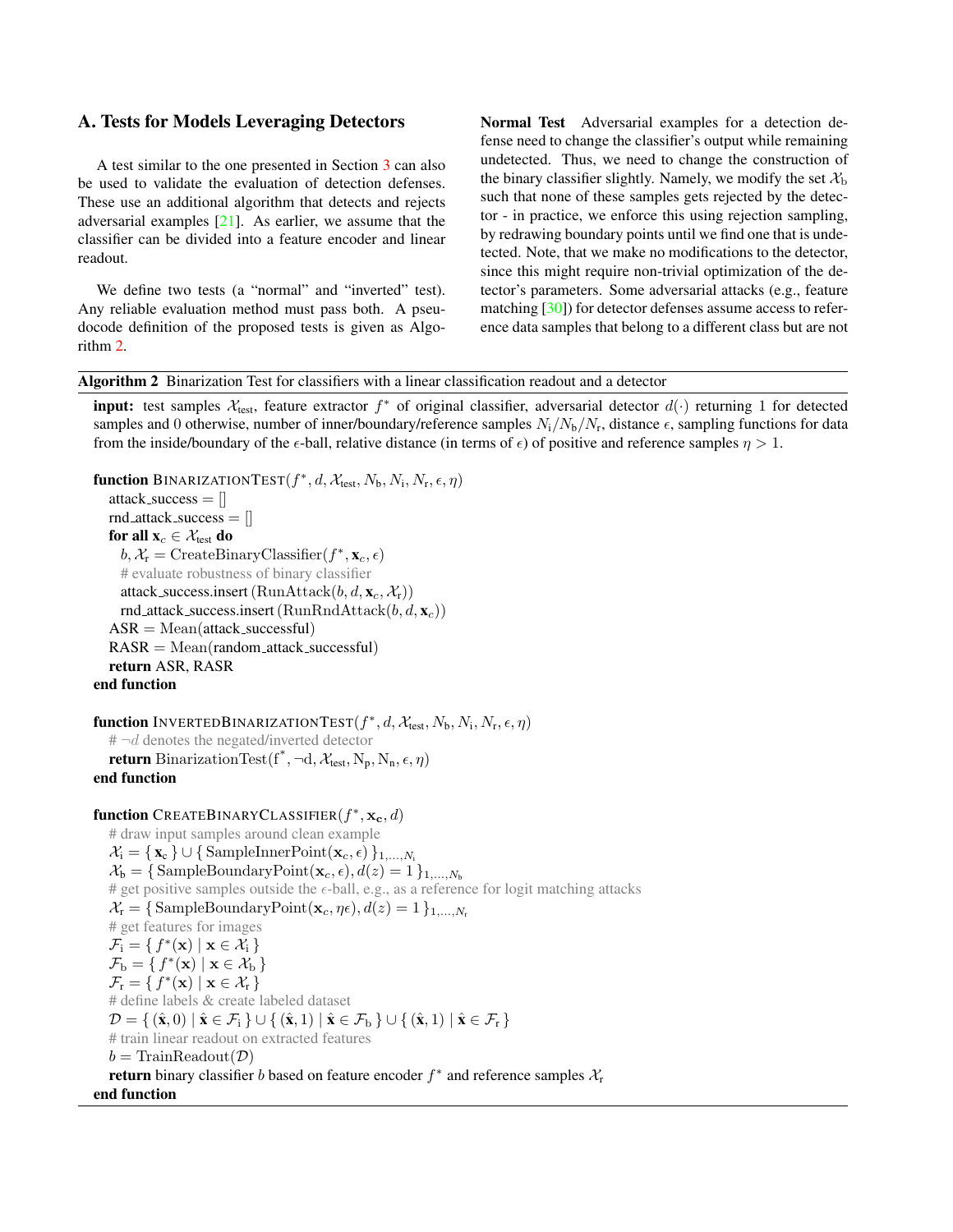<span id="page-10-1"></span>adversarial and, thus, do not get rejected. In our setting this can be realized by randomly sampling data points outside the  $\epsilon$  ball. Thus, we create a new collection

$$
\mathcal{X}_{\mathbf{r}} := \{ \hat{\mathbf{x}} \mid d(\mathbf{x}_{\mathbf{c}}, \hat{\mathbf{x}}) = \eta \epsilon \}_{1, \ldots, N_{\mathbf{r}}},
$$

for which the binary classifier must predict the same class as for the boundary samples  $\mathcal{X}_{\rm b}$ . Here,  $N_{\rm r} \geq 0$  and  $\eta > 1.0$ control the number of samples and how far outside of the  $\epsilon$ ball they are located. Again, as for  $\mathcal{X}_b$ , we need to ensure that none of these samples get detected. By training the linear readout on  $X_i$ ,  $X_b$  and  $X_r$  we guarantee that there exists at least one undetected adversarial sample within the  $\epsilon$ -ball around  $\mathbf{x}_c$ , and at least  $N_r$  samples outside the  $\epsilon$ -ball that are also undetected.

Inverted Test One potential issue with the normal test above, is that an attack might pass the test even though the attack completely ignores the detector. Indeed, many evaluations of detector defenses consider attacks that are oblivious to the presence of the detector [\[10\]](#page-6-19). Thus, an attack passing the test may not be sufficient to tell us that the attack is actually successfully targeting the detector.

To this end, we introduce a second *inverted test* that inverts the attack's goal: Instead of finding adversarial samples that do not get detected, the goal is now to find an adversarial example that *is* detected. Since any detection defense that claims non-zero robustness must detect some adversarial examples, we can use these for constructing the set of boundary samples  $\mathcal{X}_b$ . Finally, we only need to negate the decision of the detection algorithm before proceeding exactly as for the previously described test.

Passing both the normal as well as the inverted test is a necessary condition for an adequate adversarial attack. In fact, this indicates that the attack is not agnostic to the detector but properly takes it into account. In contrast, passing only one of the tests indicates that only the classifier and not the detector is directly targeted.

### <span id="page-10-0"></span>B. Experimental Details

All defenses investigated consider an  $\ell_{\infty}$  threat model. While the defense by Shan et al. [\[34\]](#page-7-19) focuses on an  $\epsilon = 0.01$ bound, the rest uses the more common  $\epsilon = 8/255$  bound.

We evaluate the binarization test for 512 randomly cho-sen samples from the CIFAR-10 [\[18\]](#page-6-20) test set.

For all attacks we set the gap between the boundary and inner points to  $\eta = 0.05$ , measured relatively to the used  $\epsilon$  value. We evaluated detector-based defenses using Algo-rithm [2,](#page-9-2) and use  $\xi = 1.75$ , measured in terms of  $\epsilon$ .

As outlined above in Section [4.3,](#page-4-3) we adjust the hardness of the test until the test produces conclusive results, i.e., the random attack success rate (R-ASR) is not too high. This leads to a parameter choice of  $N_{\text{inner}} = 999$ for all defenses but that of Zhang et al. [\[43\]](#page-7-15) for which used  $N_{\text{inner}} = 9999$ . While we set the number of boundary samples to  $N_{\text{boundary}} = 10$  for Zhang et al. [\[44\]](#page-8-1), we use set it to 1 for all other defenses. Also, we sample the boundary point(s) from the corners of the  $\ell_{\infty}$   $\epsilon$ -box, since this increases the test's difficulty further.

Further, for adjusting the hardness of the test we adjust the bias of the linear classifier such that the distance between boundary sample and decision boundary measured in terms of the distance between boundary sample and closest inner sample is  $\kappa = 0.999$  (see Section [4.3\)](#page-4-3).

We sample the inner samples uniformly from the  $\epsilon$  hypercube, and the boundary samples from the corners of the cube. We opted for this, since it increases the hardness of the test. Further, for calculating the R-ASR we samples both 200 points from the inner and 200 more from the corners of the space, as this significantly increased the R-ASR and, thus, gives a more realistic estimate of the test's difficulty.